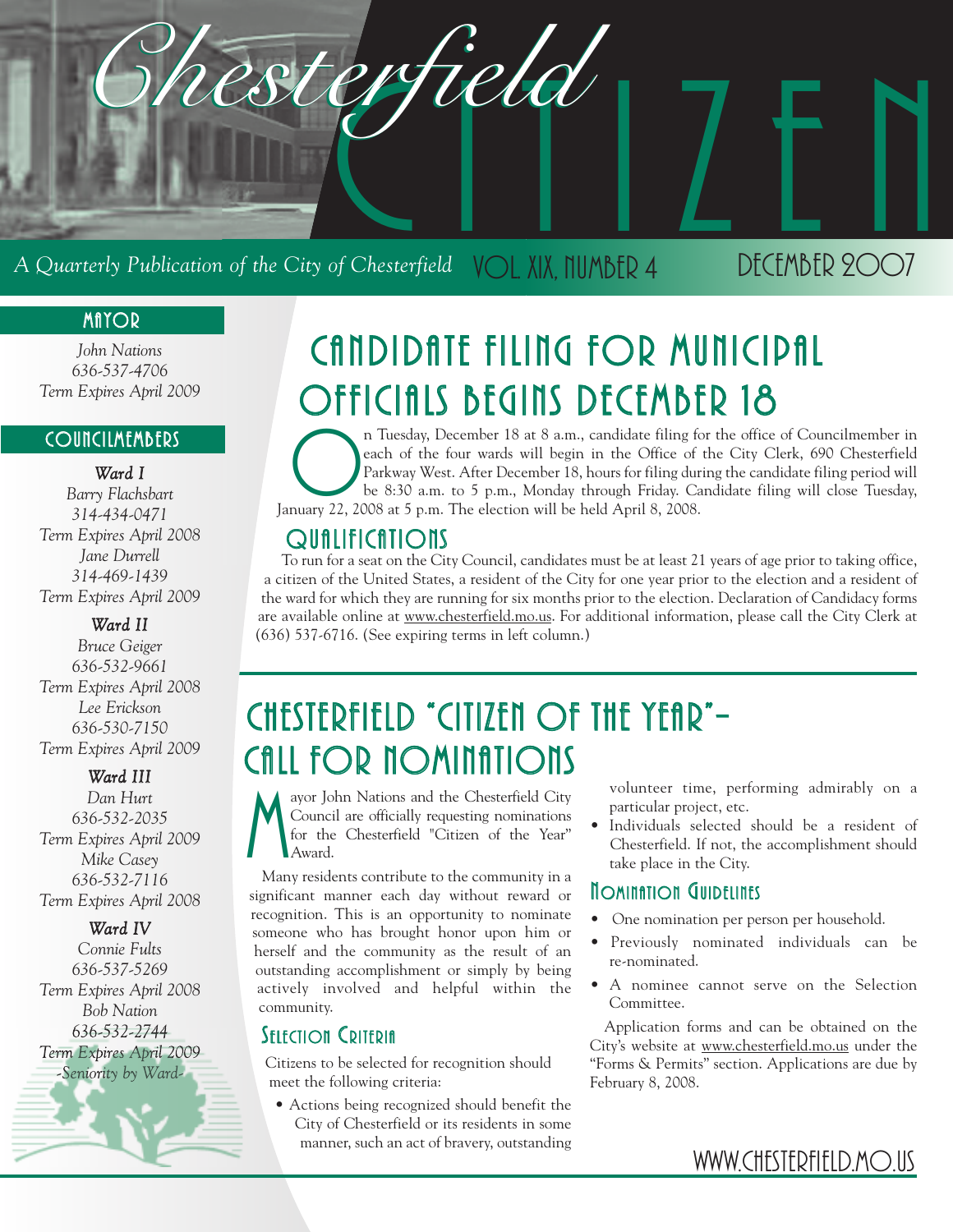## MAYORS LETTER

A

s we move to the end of 2007 and look with anticipation to 2008, I write to report to you on some of the key areas of our progress over the past year.

I am delighted to report to you that 2007 has been a very good year. In every area of our operation we have expanded the quality and responsiveness of our services while simultaneously putting the City in the strongest financial position it has held in its history.

### PUBLIC WORKS

2007 was another very busy year for us and a challenging one with the January ice storm resulting in severe tree damage and power outages throughout the City. Due to the excellent planning of our Public Works management and staff, we had equipment available to us that other communities did not, and we worked around the clock to meet your needs in removing the debris. In total, we utilized 11,370 man-hours and hauled over 900 truck loads of wood chips to handle the storm cleanup. We also worked with Ameren in getting the power back on for you and helped to develop a plan, in coordination with their "Power On" initiative, to target areas of Chesterfield that have the highest number of outages and are addressing those problem areas.

In addition to spending \$1.5 million on repairs of streets in Chesterfield and replacing 1850 slabs of sidewalk this year, the Public Works area had several other large projects to enhance our quality of life. These included the addition of the 3.8-mile Levee Trail from the Summit Ice Complex to the Chesterfield Valley Athletic Center, which will become part of a larger system of trails, connecting not only our neighborhoods, but also linking our trails with those within the Cities of Maryland Heights, Hazelwood, Florissant, and St. Louis, via the "Great Rivers Greenway." We also worked with Sachs Properties to create lakes within the new Downtown Chesterfield development.

To ensure that we have a fully-functioning fleet of vehicles and equipment that allows our Public Works crews to maintain our 163 miles of streets and our Police personnel the ability to patrol over 700,000 miles annually, our vehicle maintenance crew performed over 350 preventative maintenance jobs on city-owned vehicles and repaired or changed 160 tires!

#### POLICE PROTECTION

Our Police force responded to over 56,000 calls for Police service, recovered and returned victim property amounting to nearly \$306,000 and issued over 10,000 citations. The department also implemented a new Minority Cadet Recruitment Program, to ensure a more diverse workforce and to create better opportunities for minorities in Chesterfield. In our local school systems, officers worked with 780 students in the DARE (Drug Abuse Resistance Education) program and educated 202 preschoolers in our Safety Town program. I'm proud to report that our Police Department is widely recognized as one of the finest municipal police departments in the country and remains one of the few local Police agencies to be fully-accredited by the Commission for Accreditation of Law Enforcement Agencies.

### PARKS & RECREATION

2007 brought several new amenities to the Chesterfield Family Aquatic Center, including a Lazy River, new slides and a new children's play area, which led to a 45% increase in annual attendance and a 55% increase in daily sales. The Chesterfield Valley Athletic Complex (CVAC) had over 14,500 hours of use with football, soccer and baseball activities, including several camps, and over 350,000 participants and spectators enjoyed the CVAC, ranging from young children to over 60 adult softball teams playing in city-sponsored leagues.



I'm often told by those who visit with us for the first time how impressed they are with the way Chesterfield looks. The beautiful, mature trees and landscaping set us apart from other communities and for the ninth year in a row, Chesterfield received the Tree City USA Award from the National Arbor Day Foundation.

Bringing families together in Chesterfield to recreate and relax is a goal of this administration, and we worked to accomplish this by partnering with area businesses to deliver Chesterfield's Second Annual 4th of July celebration when over 15,000 people enjoyed entertainment, food and fireworks on the parking lot of Westfield Chesterfield, now known as Chesterfield Mall after CBL Properties took over ownership in mid-October.

#### PLANNING & DEVELOPMENT

The services provided to you by our staff at City Hall were improved upon this past year with the reorganization of the Planning, Engineering, Public Works, Parks and Customer Service areas. All have been designed to better serve you, our customers. In coordination with our Planning and Development Services staff, the Planning Commission and City Council worked to adopt a new Tree Manual to better allow for best practices in this area, and they reviewed 163 agenda items or projects within the City, in addition to examining 25 rezoning petitions and 19 site development plans for new construction. Overall there was 663,300 square foot of commercial development approved for construction, equating to \$118 million of investment within our community.

### COMMUNITY SERVICES & ECONOMIC DEVELOPMENT

Our friendly and experienced customer service staff managed room reservations for over 225 public meetings, in addition to assisting an average of 100 daily walk-in customers. Our long time City Clerk Marty DeMay retired in August, and it was my pleasure to appoint Deputy City Clerk Judy Naggiar to fill this position and carry on the tradition of unsurpassed responsiveness in this important area.

In the area of Economic Development, I welcomed more than 30 new businesses to town and more than 15 top executives from our largest companies took part in our business outreach program. 22 entrepreneurs graduated from the first class of the Chesterfield "Incubator Plus" program and many other seminars were offered to foster small business development.

#### FINANCE AND ADMINISTRATION

Financing the operations of a City government can be challenging even in the best of times, and we continue to attract the best people in the finance field to our operations. In September, Lori Helle joined the City as Director of Finance & Administration, and Kelly Vaughn was promoted to Assistant Director of the Department.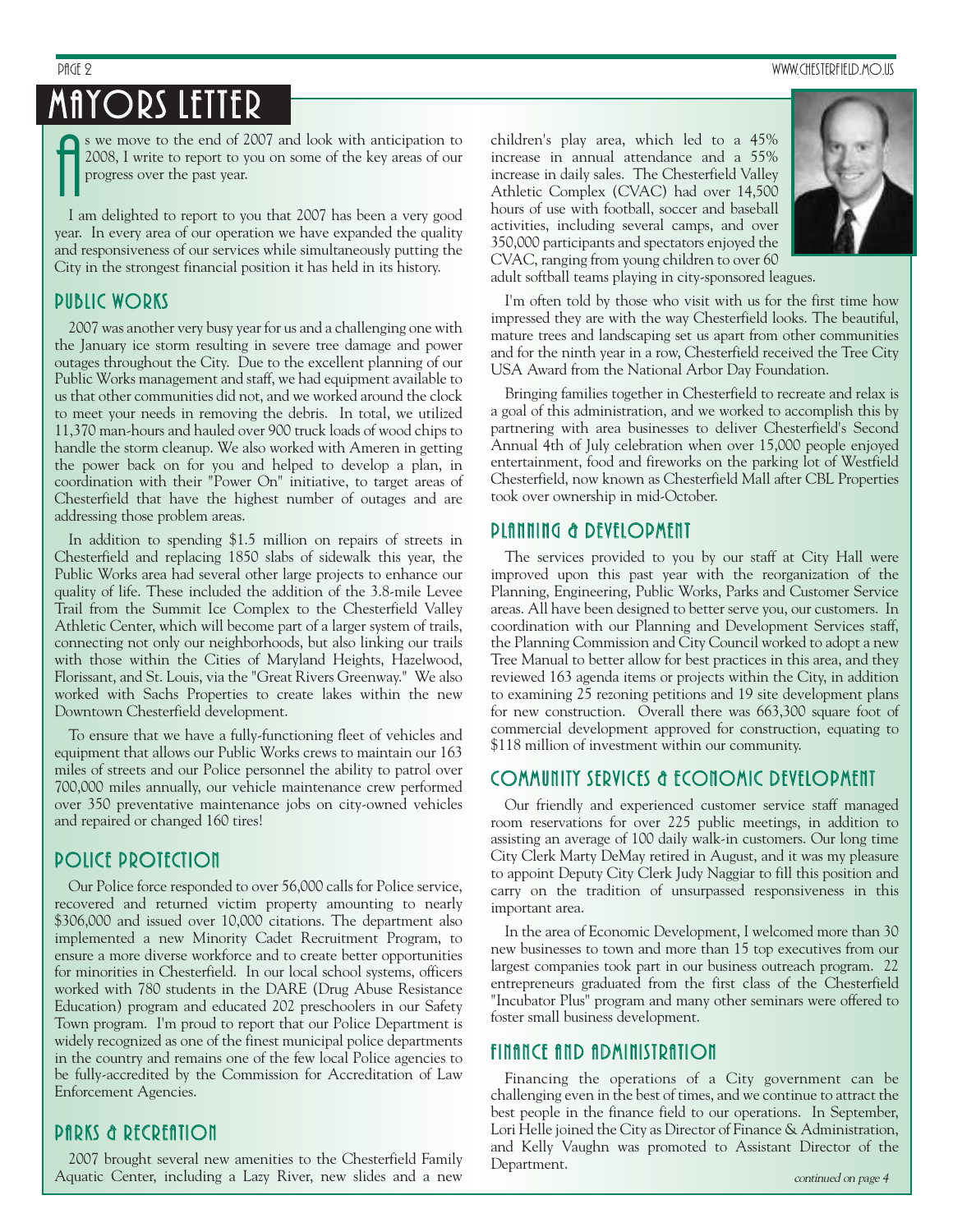#### www.chesterfield.mo.us Page 3 Page 3 Page 3 Page 3 Page 3 Page 3 Page 3 Page 3 Page 3 Page 3 Page 3 Page 3 Page 3 Page 3 Page 3 Page 3 Page 3 Page 3 Page 3 Page 3 Page 3 Page 3 Page 3 Page 3 Page 3 Page 3 Page 3 Page 3 Pag

## TIP FOR CLEARING SNOW FROM DRIVEWAY ENTRANCES

learing snow from the street frequently results in blockage of driveways that you've worked hard to clear. Many times during a snow event, a snowplow truck will go by and fill in the end of a freshly cleared private drivew learing snow from the street frequently results in blockage of driveways that you've worked hard to clear. Many times during a snow event, a snowplow truck will go by and fill in the end of a freshly cleared private driveway with snow from must be plowed from the centerline of the street to the curb, and City crews are unable to remove snow windrows from over 16,000 private driveways in Chesterfield. To help reduce the size of the windrow of snow across your driveway, you can clear an area of the street gutter 10 to 15 feet in advance of your driveway. In doing this, you create a "pocket" for the snow to drop off before the plow reaches your driveway. Please be extremely careful when working next to the roadway, especially when snowplowing operations are in progress.



# DIERBERG MEDITATION PARK RECEIVES TREE CLEANUP

he ice storms of 2007 caused extensive damage to our city trees, and unfortunately Dierberg Meditation Park at River Valley Drive and

The ice storms of 2007 caused<br>
unfortunately Dierberg Med<br>
Olive Boulebard was no<br>
exception. Four large elm<br>
trees sustained a signification Olive Boulebard was no exception. Four large elm amount of damage in the form of broken and cracked branches and subsequent poor health, and were classified as "hazard trees". We are pleased to announce that city received a Tree Resource Improvement and Maintenance Grant (TRIM) from the Missouri Department of Conservation which will cover the cost of removing the trees. While it is unfortunate that the park lost these four large shade trees, the grant will also provide funds to have these trees replaced.



## **NOMINATIONS** REQUESTED FOR THE THIRD ANNUAL ANCIENT HISTORY AWARD

The Chesterfield Landmark Preservation<br>
Commission, in cooperation with the City of<br>
Chesterfield, is pleased to announce that<br>
nominations are now being accepted for the Third<br>
Annual Chesterfield Ancient History – Leonar he Chesterfield Landmark Preservation Commission, in cooperation with the City of Chesterfield, is pleased to announce that nominations are now being accepted for the Third Award. The award recognizes individuals and organizations that have made significant contributions to our understanding of our area's ancient past.

It is named in honor of the late Leonard Blake – an amateur archaeologist whose work documenting prehistoric Native American sites led to a large area of Chesterfield being placed on the National Register of Historic Places, known as the Bonhomme Creek Archaeological District.

Past recipients include amateur archaeologist Richard Martens and Parkway school teacher Michelle Weisenborn.

Nominations are due by February 8, 2008 and will be reviewed by the Chesterfield Landmark Preservation Commission and the Planning Commission, and will be submitted to the Mayor and Chesterfield City Council for final approval. The award will be presented at a designated Chesterfield City Coucil meeting.

For a nomination form, go to www.chesterfield.mo.us and type Ancient History in the Info Finder box or call 636-537-4000.

## LAFAYETTE OLDER ADULT PROGRAM HOLIDAY **BRUNCH**

oin residents 55 and older from the West County<br>area on Monday, December 10 from 10 a.m. – 2 p.m.<br>for a Holiday Brunch at the Ballwin Golf Course at<br>2333 Holloway Road. Musician Ed Morris will<br>provide entertainment from 10 oin residents 55 and older from the West County area on Monday, December 10 from 10 a.m. – 2 p.m. for a Holiday Brunch at the Ballwin Golf Course at 2333 Holloway Road. Musician Ed Morris will brunch will be served with Bingo following. Prepayment of \$10 is required for this event. Regular meetings are held on the second and fourth Mondays that allow people to make new friends, hear great speakers and play Bingo or cards. Please call (636) 227-7508 to make your reservations or for more information.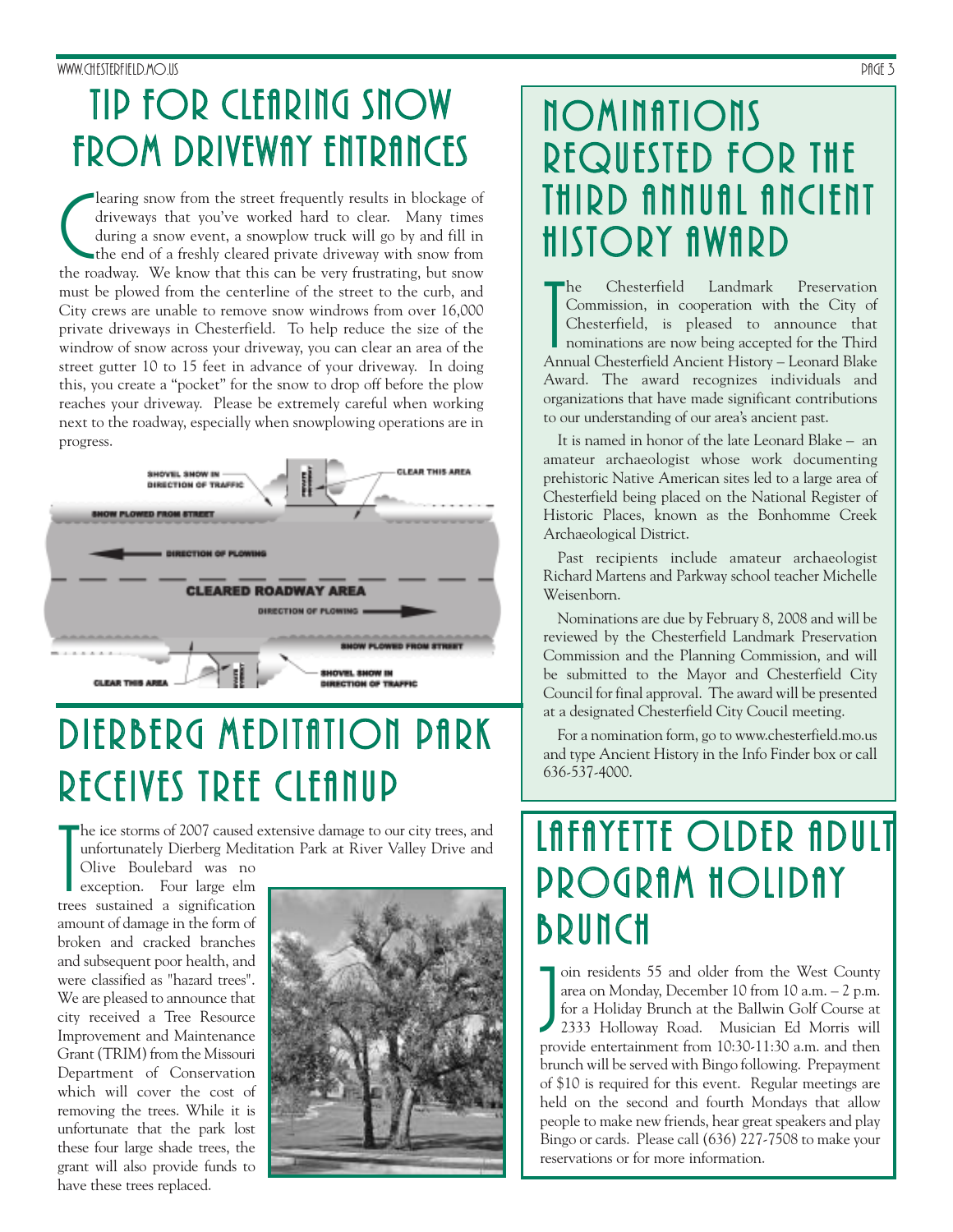### <u>ں</u><br>حا DANCES INTO CHESTERFIELD

C<sub>T</sub> hesterfield Arts and Rockwood Community Education are pleased to again present "The Nutcracker" by Alexandra Ballet as part of the Arts Alive! multicultural performance series at Marquette High School Theater.

"The Nutcracker" is a classic holiday favorite for all ages. Students from the Alexandra School of Ballet will join professional dancers to present this family-friendly 45-minute narrated production. New this year is a 2 p.m. matinee in addition to the 7 p.m. evening performance. Last year was a sell out, so be sure and reserve your tickets early! Kids, wear your favorite Nutcracker costume to the matinee and take home a free gift.

"The Nutcracker" will take place on Saturday, December 15 at 2 and 7 p.m. in the Marquette High School Theater at 2351 Clarkson Road. Tickets for "The Nutcracker"

are \$12 for adults and \$6 for children age 12 and under in advance or \$15 for adults and \$7 for children at the door. To reserve tickets, contact the Rockwood School District box office, online at www.rockwood.k12.mo.us and click on 'Community Education' in the Hot Links area or by calling (636)938-2302. For more information about Chesterfield Arts and its upcoming schedule, please visit www.chesterfieldarts.org or call (636)519-1955.

### CONTINUED MAYORS LETTER

Over 1,700 business licenses were issued and our courts area handled nearly 12,000 cases. Productivity and records management were improved with the implementation of new software for financial management and human resources. And for the 17th year, our budget received the Distinguished Budget Award from the Government Finance Officers Association and a Certificate of Achievement for Excellence in Financial Reporting.

While so much of the development and other things get the headlines, the real strength of our community is you - the people who make Chesterfield a special place. Your interest in the community and your volunteer spirit is what inspired me to give Chesterfield the motto of "The City of Volunteers". To all of you who devote so much of your time volunteering to coach our kids, to help at our schools and places of worship, who donate your time to City boards and commissions, and who just find a way to give the extra effort in your neighborhoods and throughout the City, I extend to you my heartfelt gratitude. You are truly what makes Chesterfield special.

2008 will be a special year for the City as we celebrate the 20th anniversary of its incorporation. As always, I welcome your input and ideas as to how you would like to see the City commemorate this milestone.

I am proud of our accomplishments in 2007, and I'm proud of our planning and efforts to make 2008 even better. I renew my commitment to each of you that everyday we will be working to have a City and a City government of which you may rightfully be proud. Everyday we will be working to have a government which lives up to my "3 R's" of government: Responsible, Responsive, and Representative. Everyday, we will be working to make Chesterfield a better place to be.

My best wishes for the Holiday season and for a healthy and prosperous new year.

Jan m Halen *John Nations*

*Mayor*

## 2007 HOLIDAY TRASH SCHEDULE

Since both Christmas Day,<br>December 25th, and<br>New Year's Day, January<br>1st, fall on a Tuesday this<br>year, the following trash ince both Christmas Day, December 25th, and New Year's Day, January 1st, fall on a Tuesday this collection schedule applies:



Monday routes will not be affected Tuesday routes will be picked up Wednesday Wednesday routes will be picked up Thursday Thursday routes will be picked dup Friday Friday routes will be picked up Saturday

### CHRISTMAS TREE DISPOSAL PROVIDED BY ALLIED **WASTE**

Held Waste will pick up y<br>Christmas trees the ent<br>month of January on<br>regular trash pick-up day t<br>no additional charge. The tree llied Waste will pick up your Christmas trees the entire month of January on your regular trash pick-up day for must be free of all decorations including tinsel, garland, ornaments and lights. It must also be cut shorter than four feet.

 $\leftarrow$ 

OLID

A

Y CLA

 $\blacktriangleright$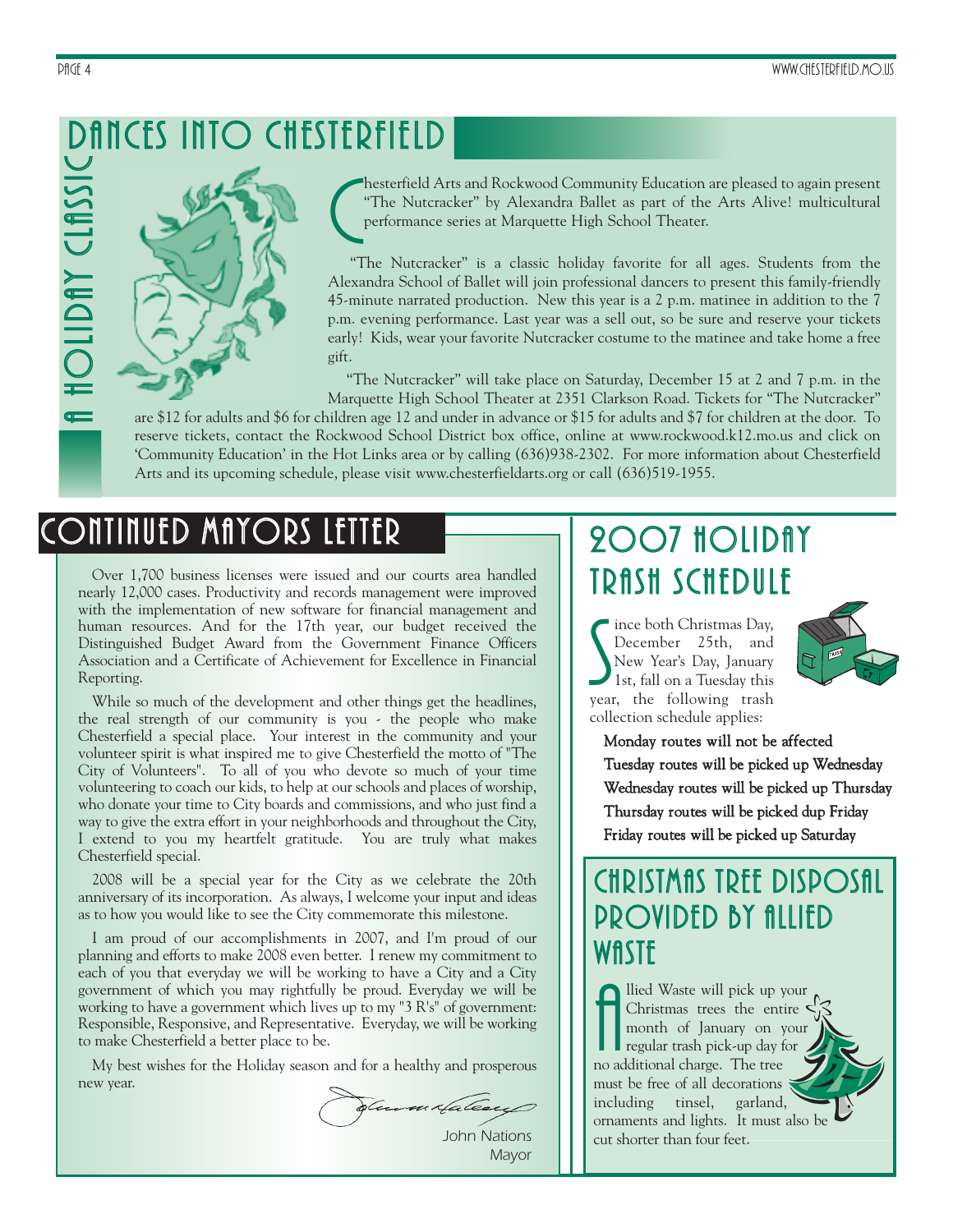# NEW BUSINESS IN CHESTERFIELD IN 2007

ABSTAR DISBURSING CO. , LLC **1795 Clarkson Rd, Ste 310**

**ACTIVELY HIP 385 Greentrails Dr S**

A DESIGNATED DRIVER OF ST. LOUIS, LLC **2002 Cannon Heights Dr, Ste 6**

AD ONLINE, LLC **709 Alrick Rd**

ADVOCATE HEALTH ASSOCIATES, LLC **743 Spirit 40 Park Dr, Ste 121**

A.J. BROWN, INC. **635 Trade Center Blvd**

ALL-CLEAR WINDOW & GUTTER CLEANING, LLC **152 Saylesville Dr**

ALLIED HOME MORTGAGE CAPITAL **CORPORATION 100 Chesterfield Busines Pky, Fl 2**

ALLSTATE INSURANCE/ MISSOURI **INSURANCE GROUP 641 Cepi Dr**

**AMELIA'S PLACE 17041 Baxter Rd**

**AMI JET CHARTER 18441 Edison Ave**

ASIAN SPECIALTIES & GOODIES, LLC **229 Leigh Meadows Dr**

BACANA BRAZILIAN STEAKHOUSE **16123 Chesterfield Pky W**

*BARE ESCENTUALS* **291 Chesterfield Mall**

BARNES JEWISH HOSPITAL OUTPATIENT ORTHOPEDIC CENTER **14532 S Outer 40 Rd**

**B. DONOVAN'S STEAKHOUSE GRILL 1095 Chesterfield Pky E**

BELLA KITCHEN, LLC **1620 Clarkson Rd**

BEN & JERRY'S **Chesterfield Mall**

**BIKRAM YOGA 16231 Baxter Rd**

BINKHOLDER DUNLAP & SOLOMON **16020 Swingley Ridge Rd, Ste 360**

BIOCHEM GLOBAL CORP. **200 Long Rd, Ste 120**

BLIND SENSE **14833 Pheasant Hill Ct** B. MOSS CLOTHING COMPANY **73 Chesterfield Mall**

CANDE DESIGNS, LLC **137 Brighthurst Dr**

CAR CRAFT CARSTAR **47 Caprice Dr**

CAR DETAILING BY JAKE BAKER **15742 Cedarmill Dr**

CASABLANCA MARKET, LLC **136 Chesterfield Towne Ctr**

CHARLOTTE RUSSE **W436 140 Chesterfield Mall**

CHEEBURGER CHEEBURGER **2012 Chesterfield Mall**

CHESTERFIELD PARK DENTAL **4 West Dr, Ste 150**

CHESTERFIELD VALLEY CONSTRUCTION SERVICES **17887 Chesterfield Airport Rd**

CHICK-FIL-A **17365 Chesterfield Airport Rd** CHILDREN'S DISCOVERY LEARNING **CENTER 940 N Woods Mill Rd**

CHILI'S GRILL & BAR **955 Chesterfield Ctr**

CHIPOTLE MEXICAN GRILL **1676 Clarkson Rd**

CIM ELECTRIC SUPPLY **18161 Edison Ave, Ste F-H**

COACHING SOLUTIONS, INC. **301 Penshurst Pl**

CONVENIENT FOOD MART **14804 Clayton Rd**

COUNTY POOL CARE **627 Broadmoor, Apt F**

CT PARTNERS OF CHESTERFIELD, LLC **14825 N Outer 40 Rd, Ste 110**

DCHAWK, LLC **14176 Parliament Dr**

DELSING DESIGNS **1833 Aston Way**

DERMACARE LASER & SKINCARE CLINIC **4 West Dr, Ste 160**

DICK'S SPORTING GOODS **64 THF Blvd**

ESCAPE SALON & SPA **50 Clarkson Wilson Ctr** **f. THOMAS CLARKIN 1795 Clarkson Rd**

EVANS INSURANCE AGENCY, LLC **111 Hilltown Village Ctr, Ste 207**

EXTREME COMPUTER CENTER **207 Chesterfield Mall**

**FANTASTIC SAMS 252 THF Blvd**

**FASTRACK FITNESS 25 Forum Ctr**

FEET FOR LIFE CENTERS **4 West Dr, Ste 100**

FERGUSON ENTERPRISES, INC. **17895 Chesterfield Airport Rd**

FIRST ADVISORS, INC. **15455 Conway Rd**

FITNESS TOGETHER **17404 Chesterfield Airport Rd**

**GARGAE INTERIORS BY LOWRY 12 THF Blvd**

GATEWAY MEDICAL EQUIPMENT, LLC **150 Long Rd, Ste 70**

GLOBAL LENDING, LLC **14479 Ladue Rd**

GRANITE TRANSFORMATIONS OF ST. LOUIS **17409B Chesterfield Airport Rd**

**HARMON TECHNOLOGIES 15184 Chamisal Dr**

HOLTEC GAS SYSTEMS **18167 Edison Ave, Ste I**

**HYDRACORE 757 Spirit of St. Louis Blvd**

I BROWSE **Chesterfield Mall**

ICING BY CLAIRE'S **67 Chesterfield Mall**

INCHES-A-WEIGH **106B Four Seasons Ctr**

INTERTHINX, INC. **100 Chesterfield Business Pky, Fl 2**

JUDITH GURLEY PLASTIC SURGER, LLC **14825 N Outer 40 Rd, Ste 350**

KIRKLAND'S **86 THF Blvd**

LACEFIELD MUSIC **880 Chesterfield Mall**

LANE BRYANT W4604/CACIQUE, LLC **82 THF Blvd, Ste 108**

LINK PROPERTY MANAGEMENT, INC. **18167 Edison Ave, Ste E**

LITTLEFIELD UNLIMITED, INC. **16668 Chesterfield Airport Rd**

METRADE, LLC **16020 Swingley Ridge Rd, Ste 201**

MIDWEST MUSIC CENTRAL **17702 Chesterfield Airport Rd**

MIDWEST SPECIAL SURGERY **6 McBride & Sons Center Dr, Ste 202**

MILLENNIUM DIGITAL MEDIA **16305 Swingley Ridge Rd, Ste 100**

MILLER LAW GROUP, LLC **17295 Chesterfield Airport Rd, Ste 200**

**MST VENDING 1736 Heffington Dr**

**MY HANDYWORKS 291 Chesterfield Mall, Kiosk**

NATIONAL SAFETY CONSULTING **169 Chesterfield Business Pky**

NETWORK AUTO SALES, LLC **427 White Birch Valley Ct**

NISBET CHIROPRACTIC AND ACUPUNCTURE, LLC **17269 Wild Horse Creek Rd, Ste 140**

OLD TIME DELI **137 Chesterfield Towne Ctr**

OPPENHEIMER & CO., INC. **16401 Swingley Ridge Rd**

ORCHID LINGERIE, LLC **90 Chesterfield Mall**

OZZIE SMITH'S SPORTS ACADEMY **17359 Edison Ave**

PARKER SAFETY TRAINING AND **GUNSMITH 1931 Newburyport Rd**

PEARLE **291 Chesterfield Mall**

PEPPERTINI'S PAINO BAR & GRILL **79 Forum Ctr**

**PHYSICAL MEDICINE &** REHABILITATION CLINIC OF ST. LOUIS

**232 S Woodsmill Rd, Ste 400 E** PREMIER CAPITAL MORTGAGE, LLC

**14567 N Outer 40 Rd, Ste 140** RAPID REFILL INK **128 Chesterfield Commons E Rd**

RECHENBERG LAW, LLC **215 Chesterfield Business Pky**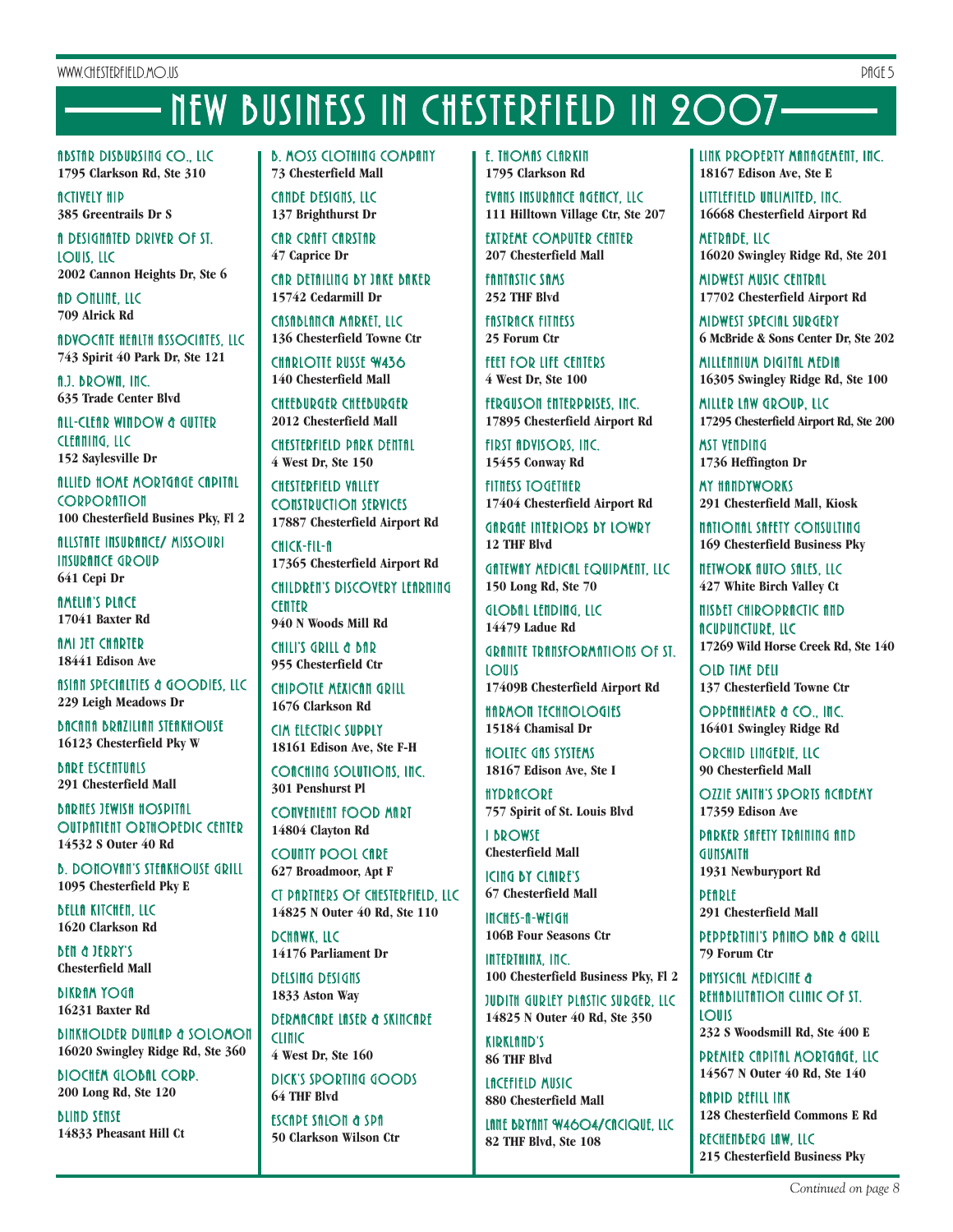### FALL GARDENING TIPS



Don't let your leaves go to waste! Composting helps the health of our environment and is a sustainable gardening practice. Compost includes recycling leaves, grass clippings and twigs available in our backyards which becomes rich organic matter that can be added to our soils. Healthy soil promotes healthier plants which clean the air, conserve soil and sustain healthy biodiversity.

As you begin planning your gardens for next spring, consider planting hardy, adaptable **native flora** as a border in your perennial garden. Butterflies love this type of garden and it will help sustain the lives of our native pollinators, a worthy consideration due to extreme pollinator losses. Use compost from your own yard to eliminate the need for pesticides. Using environmentally-friendly nectar and pollen-rich flora empowers our pollinators. See www.grownative.org and www.plantsofmerit.org for more information.

If you have a native/environmentally-friendly garden, join the City of Chesterfield in registering it with the National Wildlife Federation Certified Community Habitat at www.nwf.org.

### RECYCLE HOLIDAY PAPER WASTE AND TELEPHONE BOOKS – CURBSIDE!

Celebrate this Holiday Season by taking actions that conserve energy! Recycle your old or surplus telephone books as well as your paper holiday gift wrappings, paper gift bags, cardboard and chipboard gift boxes, holiday cards, junk mail, catalogs, plastics  $\#1 \times \#7$  (no  $\#6's$ ) and so much more in your curbside recycle bin. Help our community achieve the Countywide stipulation of 50% diversion by 2010, or sooner.





### GOT OLD OR USED ATHLETIC SHOES OR OLD, BROKEN OR OBSOLETE ELECTRONICS?



Don't throw them away! Plan ahead to recycle them at our "Tree Day" coming April 26, 2008! Watch for more information in the Spring issue of The Chesterfield Citizen.

### WAYS TO LOWER YOUR WINTER HEATING COSTS

Less energy used means less burning of fossil fuels, which means fewer pollutants released into the air. Consider sustainability this winter season by choosing to:

- 1. Replace some light bulbs with energy efficient compact fluorescent bulbs (CFL's); to start, try just your garage door opener lights.
- 2. Add insulation in your attic.
- 3. Update old windows with more energy efficient styles.(www.stlhba.com/consumer/greenbuilding)
- 4. Install a programmable thermostat.
- 5. Use special paint add a nontoxic ceramic powder to your paint to reduce the amount of heat passing through your walls to the outside.
- 6. Insulate your pipes to protect from the cold and to conserve heat.
- 7. Redirect the heat with your ceiling fan with the flip of a switch to a clockwise motion for Winter.
- 8. Replace electronics and appliances with Energy Star products. (www.energystar.gov)
- 9. E-cycle spent electronics/appliances at any of our 10 e-cycle St. Louis Host Sites (www.ecyclestlouis.org)
- 10. Carpool and consolidate trips and errands into one single trip.

For More Environmentally Friendly Tips: www.Ameren.com/purepower, www.stlgreenbuilding.com, www.dnr.mo.gov/energy/, www.epa.gov/greenbuilding, www.eere.energy.gov, www.earthwayscenter.org, www.usgbc.org.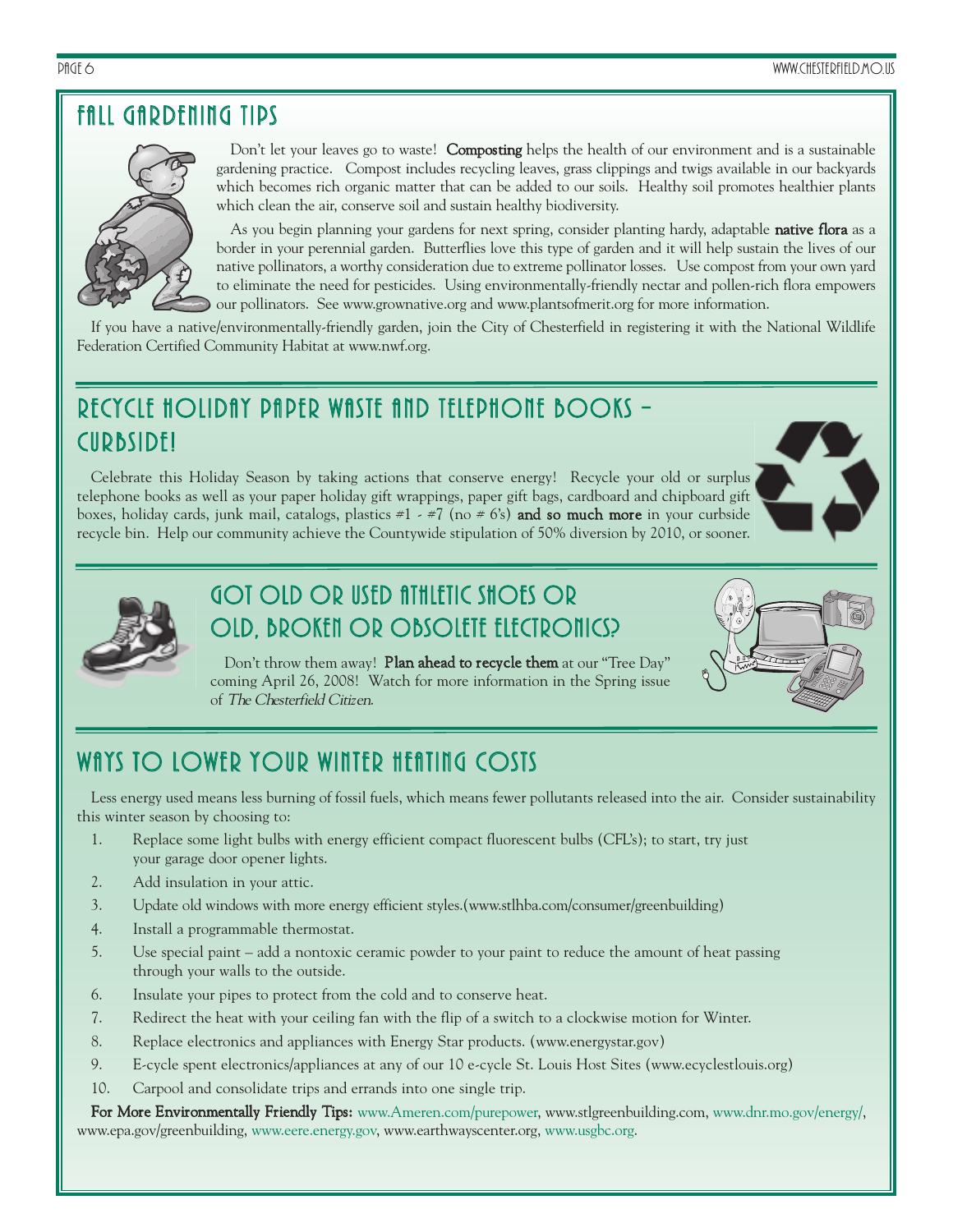WWW.CHESTERFIELD.MO.US PAGE 7

## SEPTEMBER STROLL fi SUCCESS!



*Champ from Chesterfield Arts was on hand for the young walkers.*

**I**<br>Ima t was a beautiful early fall day on September 15 that brought out numerous Chesterfield families to participate in the September Stroll around the Chesterfield Parkway. There were 90 participants who crossed the one-mile marker, 65 crossing the two-mile marker and 32 that made it to the finish line of three miles. As for the City Council Ward Challenge, the big Winner was Ward 2 with 33 participants and Ward 1 was next with 22.



*Council Member Lee Erickson and wife Lori, Stacey Morse and Champ.* 

Chesterfield Alliance for Positive Youth sponsored a band that played throughout the event and 15 community partners came together to exhibit, provide information and have several

giveaways. Author Robert Rubright was on hand to sign his book Walk and Rambles.

# NATIONAL NIGHT OUT AWARDS



n Tuesday, August 7, 2007, residents of the City of Chesterfield were joined by millions of citizens and law enforcement agencies across the nation in supporting a unique crime and drug prevention event called NATIONAL NIG Chesterfield were joined by millions of citizens and law enforcement agencies across the nation in supporting a unique crime and drug prevention event called NATIONAL NIGHT OUT.

National Night Out was designed to heighten crime and drug prevention awareness, generate support for and participation in local anti-crime efforts, strengthen neighborhood spirit and police–community relations, and send a message to criminals

letting them know that neighborhoods are organized and are fighting back.

Fifteen neighborhoods in Chesterfield responded to support this national program by participating on August 7th. They were Greenfield Village, Forest Ridge, Braefield, Lake on White Road, White Plains, Baxter Lakes, Chesterfield Hills, Windsor Place, Thousand Oaks, Greenberry Baxter Estates, Scarborough West, Wilson Farm Estates, Clarkson Woods, Greystone, and Windgate.

A contest was held during these events to select the neighborhoods that had the best participation per capita and the best program that night. Chesterfield Police Officers, V.I.P. Members, Auxiliary Officers, Explorers, and members from Pfizer Security in their Crime Prevention Partnership with the Chesterfield Police visited all of the participating neighborhoods.

Police Chief Ray Johnson presented the awards during the October 1 Chesterfield City Council meeting. The Schumacher family of Greenberry Baxter Estates, accepted the award for Best Participation, and the Tippitt family of the Clarkson Woods subdivision accepted the award for Best Program. The winning neighborhoods were given a plaque and a sign to be posted at the entrance of their subdivision announcing their efforts in crime prevention.



*Left: Steve and Diana Schumacher with daughters Lauren and Rachel, Greenberry Baxter Estates Center: Chief Ray Johnson Right: Mike and Dana Tippit with their children Samy and Kevin, Clarkson Woods Subdivision*

# FIRST SECTION OF LEVEE TRAIL NEARS COMPLETION

Construction of the first segment of the Monarch-Chesterfield Levee Trail is scheduled to be completed by the end of 2007. This first segment, which is 3.8 miles in length, will run from the Summit Ice Center west to the Chesterfield Valley Athletic Complex. The trail will eventually encircle Chesterfield Valley, and will have a total length of approximately 17 miles. The trail is a partnership between the City, the Monarch-Chesterfield Levee District and the Great Rivers Greenway District, and will be a key component of the Missouri River Greenway.